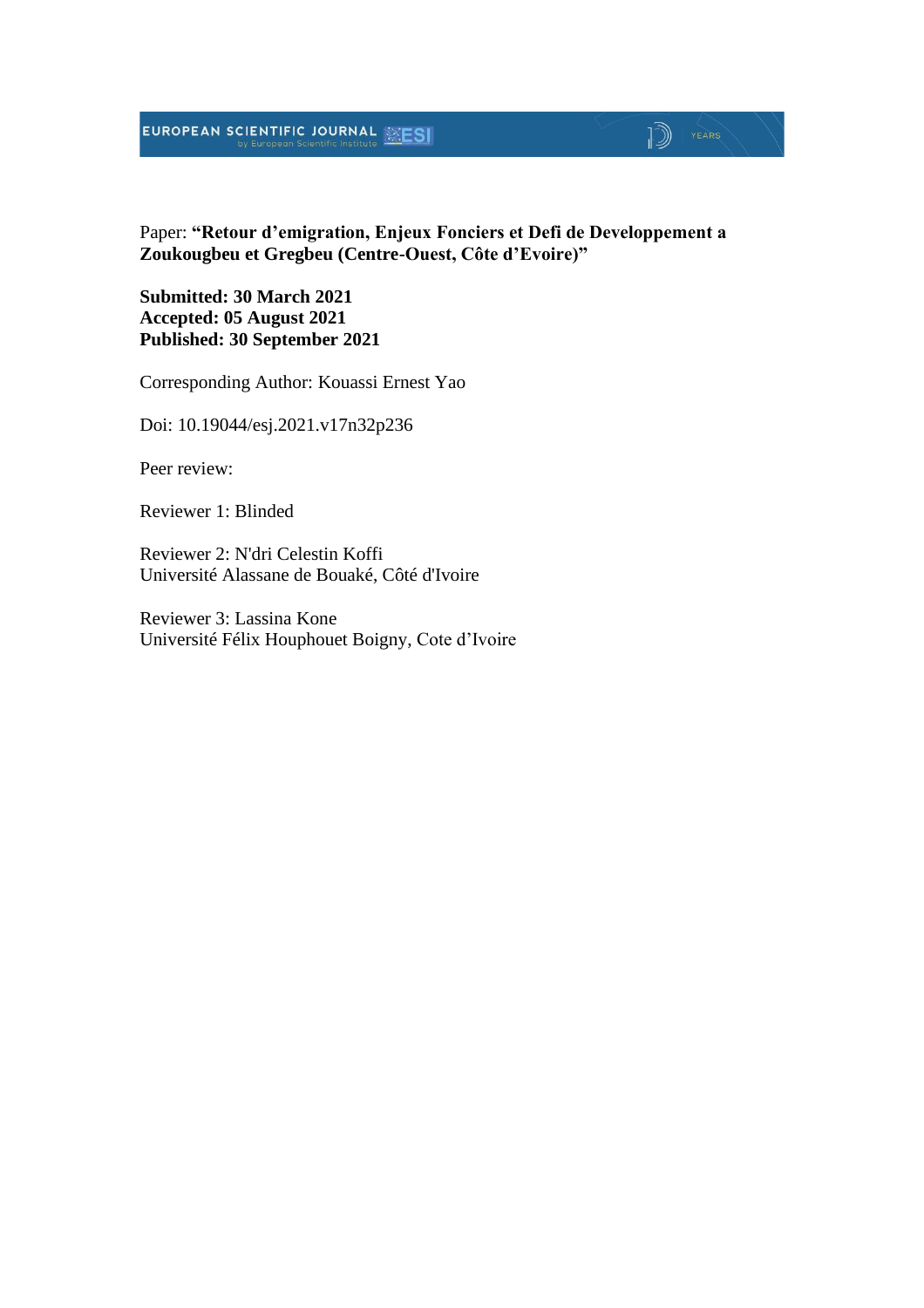# **ESJ** *Manuscript Evaluation Form 2020*

This form is designed to summarize the manuscript peer review that you have completed and to ensure that you have considered all appropriate criteria in your review. Your review should provide a clear statement, to the authors and editors, of the modifications necessary before the paper can be published or the specific reasons for rejection.

Please respond within the appointed time so that we can give the authors timely responses and feedback.

NOTE: ESJ promotes peer review procedure based on scientific validity and technical quality of the paper (not perceived the impact). You are also not required to do proofreading of the paper. It could be recommended as part of the revision.

*ESJ editorial office would like to express its special gratitude for your time and efforts. Our editorial team is a substantial reason that stands ESJ out from the crowd!*

| Reviewer Name: KOFFI N'Dri Célestin                                                                                           |  |  |  |
|-------------------------------------------------------------------------------------------------------------------------------|--|--|--|
| University/Country: Université Alassane de Bouaké/ Côté d'Ivoire                                                              |  |  |  |
| Date Review Report Submitted:<br>Date Manuscript Received:                                                                    |  |  |  |
| Manuscript Title: RETOUR D'EMIGRATION, ENJEUX FONCIERS ET DEFI DE<br>DEVELOPPEMENT A ZOUKOUGBEU (CENTRE-OUEST, CÔTE D'IVOIRE) |  |  |  |
| ESJ Manuscript Number: 0434/21                                                                                                |  |  |  |
| You agree your name is revealed to the author of the paper:<br>Yes                                                            |  |  |  |
| You approve, your name as a reviewer of this paper, is available in the "review history" of the<br>paper: Yes                 |  |  |  |
| You approve, this review report is available in the "review history" of the paper: Yes                                        |  |  |  |

### **Evaluation Criteria:**

**Please give each evaluation item a numeric rating on a 5-point scale, along with a thorough explanation for each point rating.**

| <i><b>Questions</b></i>                                                    | <b>Rating Result</b><br>[Poor] 1-5<br>[Excellent] |
|----------------------------------------------------------------------------|---------------------------------------------------|
| 1. The title is clear and it is adequate to the content of the<br>article. |                                                   |
| (Please insert your comments)                                              |                                                   |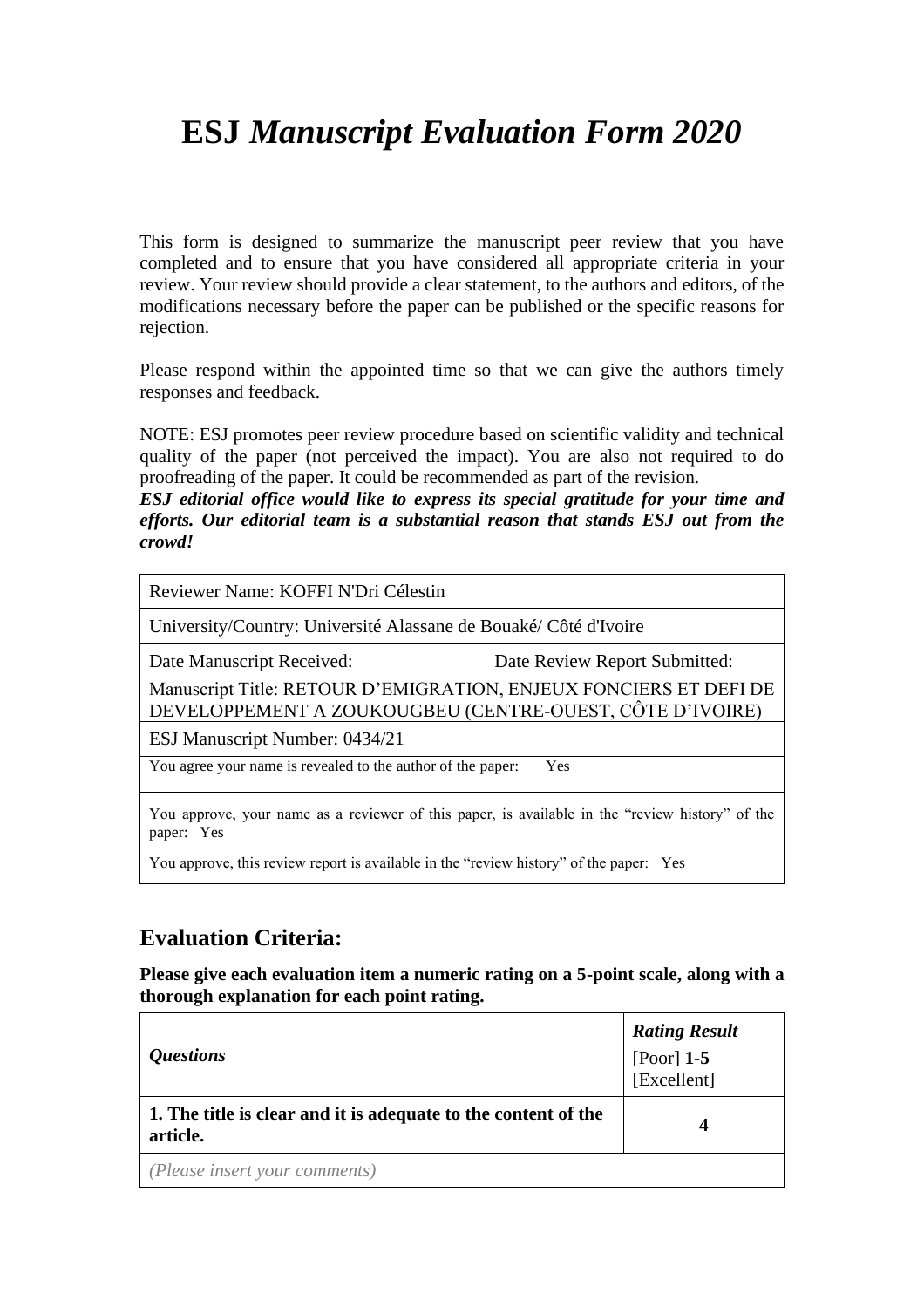| Le sujet est clair et compréhensible                                                                                        |   |
|-----------------------------------------------------------------------------------------------------------------------------|---|
| 2. The abstract clearly presents objects, methods and<br>results.                                                           | 3 |
| (Please insert your comments)<br>Le résumé est clair, mais, il faut donner certains détails au niveau de la<br>méthodologie |   |
| 3. There are few grammatical errors and spelling mistakes<br>in this article.                                               | 5 |
| (Please insert your comments)<br><b>RAS</b>                                                                                 |   |
| 4. The study methods are explained clearly.                                                                                 | 4 |
| (Please insert your comments)<br>C'est bien menée, mais, il faut certains détails pour une meilleure compréhension          |   |
| 5. The results are clear and do not contain errors.                                                                         | 3 |
| (Please insert your comments)<br>Les résultats sont clairs, mais, il faut varier les auteurs                                |   |
| 6. The conclusions or summary are accurate and<br>supported by the content.                                                 | 4 |
| (Please insert your comments)<br><b>RAS</b>                                                                                 |   |
| 7. The references are comprehensive and appropriate.                                                                        | 3 |
| (Please insert your comments)                                                                                               |   |
| C'est bien, seulement qu'il faut revoir les vieux auteurs                                                                   |   |

**Overall Recommendation** (mark an X with your recommendation):

| Accepted, no revision needed               |  |
|--------------------------------------------|--|
| Accepted, minor revision needed            |  |
| Return for major revision and resubmission |  |
| Reject                                     |  |

**Comments and Suggestions to the Author(s):**

**Revoir l'année de publication de quelques auteurs (les plus vieilles: avant 2010), la discussion.**

**Comments and Suggestions to the Editors Only: RAS**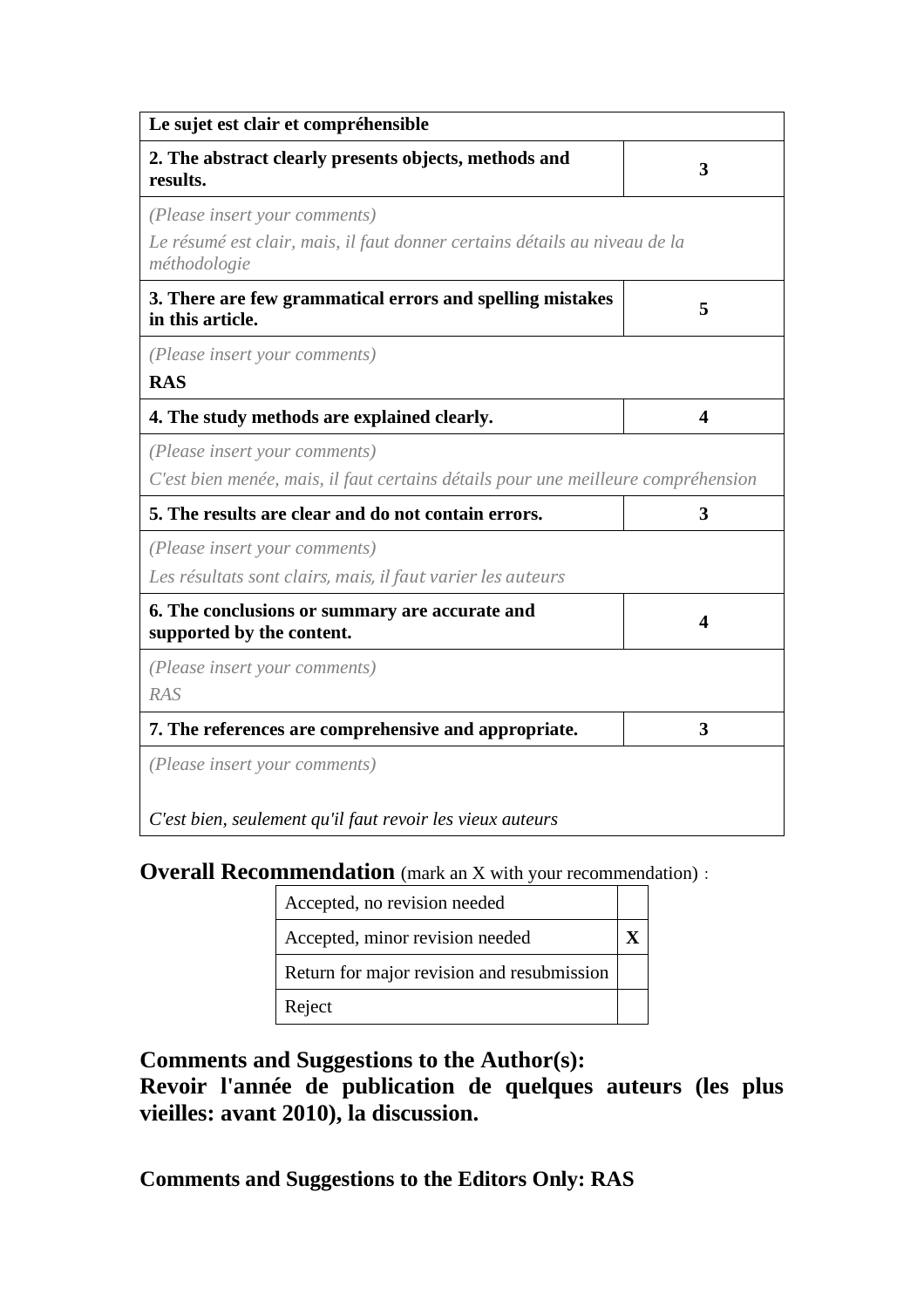# **ESJ** *Manuscript Evaluation Form 2020*

This form is designed to summarize the manuscript peer review that you have completed and to ensure that you have considered all appropriate criteria in your review. Your review should provide a clear statement, to the authors and editors, of the modifications necessary before the paper can be published or the specific reasons for rejection.

Please respond within the appointed time so that we can give the authors timely responses and feedback.

NOTE: ESJ promotes peer review procedure based on scientific validity and technical quality of the paper (not perceived the impact). You are also not required to do proofreading of the paper. It could be recommended as part of the revision.

*ESJ editorial office would like to express its special gratitude for your time and efforts. Our editorial team is a substantial reason that stands ESJ out from the crowd!*

| 2021                                                        | Date Manuscript Received: 10 june Date Review Report Submitted: 16 june<br>2021                 |
|-------------------------------------------------------------|-------------------------------------------------------------------------------------------------|
| DEVELOPPEMENT A ZOUKOUGBEU (CENTRE-OUEST, CÔTE D'IVOIRE)    | Manuscript Title: RETOUR D'EMIGRATION, ENJEUX FONCIERS ET DEFI DE                               |
| ESJ Manuscript Number: 0434/2021                            |                                                                                                 |
| You agree your name is revealed to the author of the paper: | /N <sub>0</sub>                                                                                 |
|                                                             | You approve, your name as a reviewer of this paper, is available in the "review history" of the |

paper: /No

You approve, this review report is available in the "review history" of the paper: Yes

### **Evaluation Criteria:**

**Please give each evaluation item a numeric rating on a 5-point scale, along with a thorough explanation for each point rating.**

| <i><b>Questions</b></i>                                                    | <b>Rating Result</b><br>[Poor] $1-5$<br>[Excellent] |
|----------------------------------------------------------------------------|-----------------------------------------------------|
| 1. The title is clear and it is adequate to the content of<br>the article. | 3                                                   |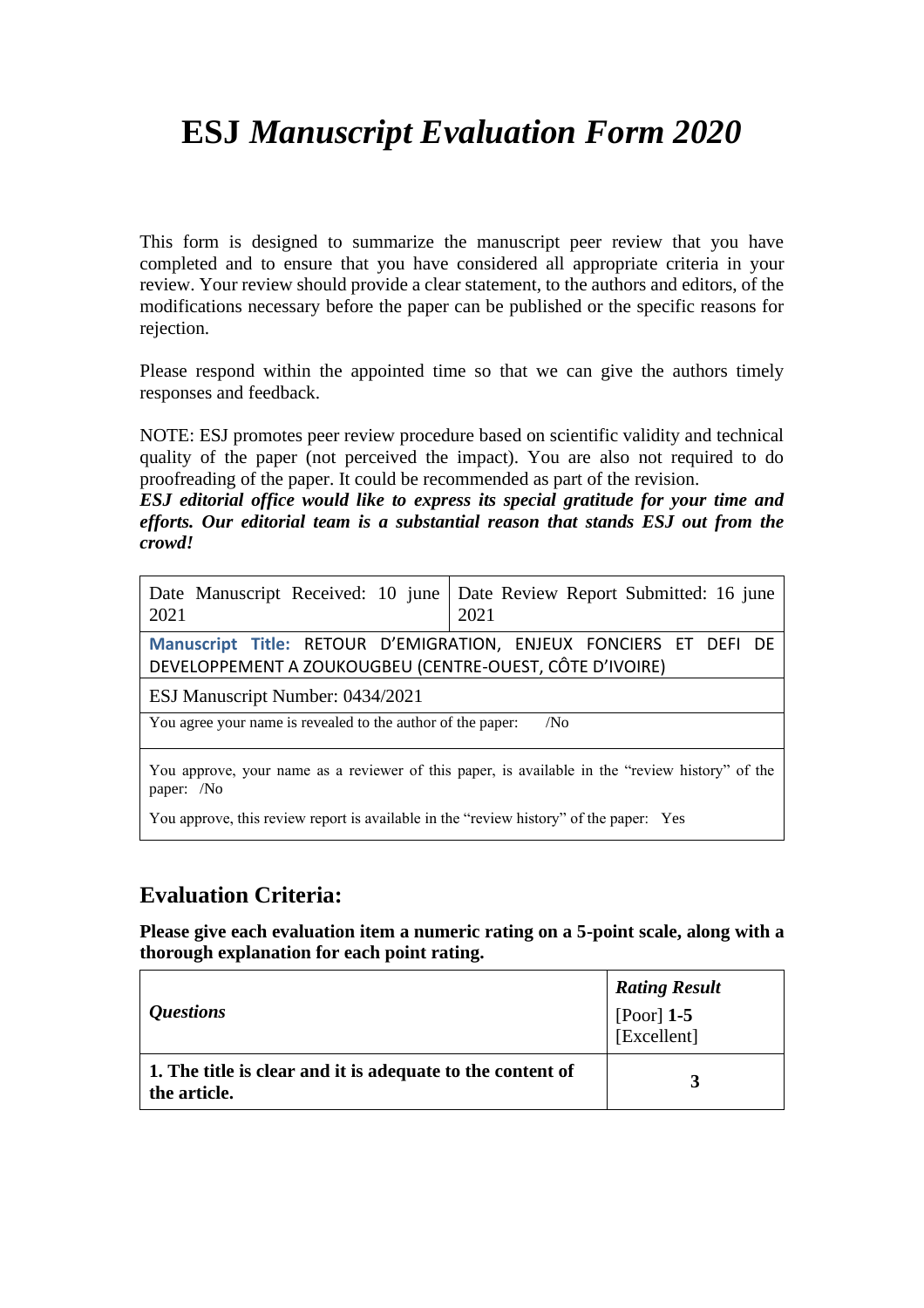| The title should be modified as: RETOUR D'EMIGRATION, ENJEUX FONCIERS ET DEFI<br>DE DEVELOPPEMENT A ZOUKOUGBEU ET GREBEU (CENTRE-OUEST, CÔTE D'IVOIRE)                                 |   |
|----------------------------------------------------------------------------------------------------------------------------------------------------------------------------------------|---|
| 2. The abstract clearly presents objects, methods and<br>results.                                                                                                                      | 3 |
| (Please insert your comments)                                                                                                                                                          |   |
| 3. There are few grammatical errors and spelling<br>mistakes in this article.                                                                                                          | 4 |
| The manuscript pagination starts from 9. Is there an explanation of that?                                                                                                              |   |
| 4. The study methods are explained clearly.                                                                                                                                            | 4 |
| (Please insert your comments)                                                                                                                                                          |   |
| 5. The results are clear and do not contain errors.                                                                                                                                    | 3 |
| (Please insert your comments)                                                                                                                                                          |   |
| 6. The conclusions or summary are accurate and<br>supported by the content.                                                                                                            | 3 |
| The conclusion need to relate what have been understood at Zoukougbeu and<br>Grebeu and then open the debate to the Africa as well. Actually, only the second<br>part is well dressed. |   |
| 7. The references are comprehensive and appropriate.                                                                                                                                   | 3 |
| Some authors name need correction: Ouattara instead of Outtara.                                                                                                                        |   |

# **Overall Recommendation** (mark an X with your recommendation):

| Accepted, no revision needed               |  |
|--------------------------------------------|--|
| Accepted, minor revision needed            |  |
| Return for major revision and resubmission |  |
| Reject                                     |  |

# **Comments and Suggestions to the Author(s):**

# **Comments and Suggestions to the Editors Only:**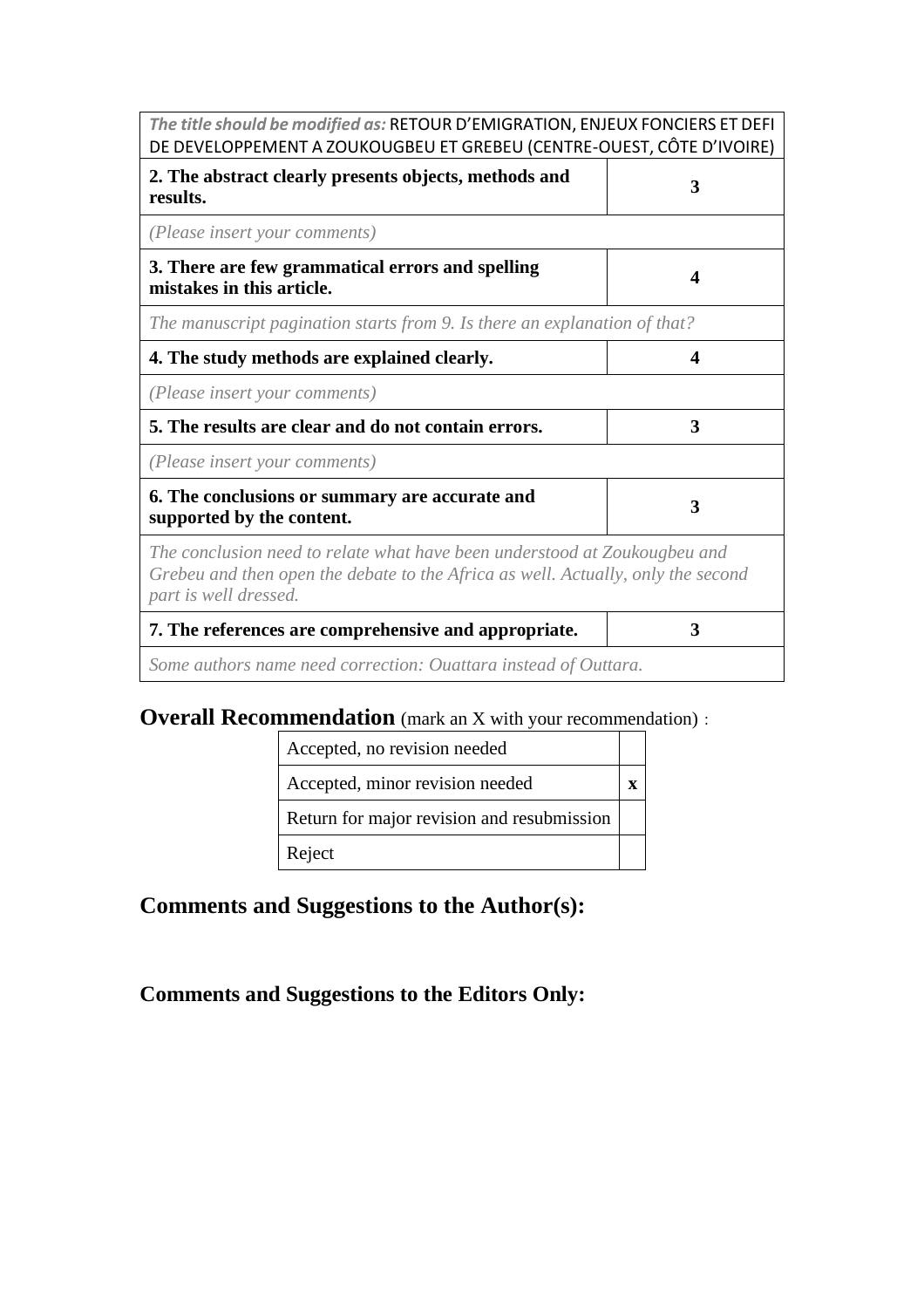# **ESJ** *Manuscript Evaluation Form 2020*

This form is designed to summarize the manuscript peer review that you have completed and to ensure that you have considered all appropriate criteria in your review. Your review should provide a clear statement, to the authors and editors, of the modifications necessary before the paper can be published or the specific reasons for rejection.

Please respond within the appointed time so that we can give the authors timely responses and feedback.

NOTE: ESJ promotes peer review procedure based on scientific validity and technical quality of the paper (not perceived the impact). You are also not required to do proofreading of the paper. It could be recommended as part of the revision.

*ESJ editorial office would like to express its special gratitude for your time and efforts. Our editorial team is a substantial reason that stands ESJ out from the crowd!*

| Reviewer Name: KONE LASSINA                                                                                      |                       |            |     |        |            |
|------------------------------------------------------------------------------------------------------------------|-----------------------|------------|-----|--------|------------|
| University/Country: Université Félix Houphouet Boigny/Cote d'Ivoire                                              |                       |            |     |        |            |
| Manuscript<br>Date<br>07juin2021                                                                                 | Received: Date Review | 17juin2021 |     | Report | Submitted: |
| Manuscript Title: Return from Emigration, Land issues and Development challenge<br>in Zoukougbeu (Cote d'Ivoire) |                       |            |     |        |            |
| ESJ Manuscript Number: 0434/21                                                                                   |                       |            |     |        |            |
| You agree your name is revealed to the author of the paper:                                                      |                       |            | Yes |        |            |
| You approve, your name as a reviewer of this paper, is available in the "review history" of the<br>paper: yes    |                       |            |     |        |            |
| You approve, this review report is available in the "review history" of the paper: Yes                           |                       |            |     |        |            |

### **Evaluation Criteria:**

**Please give each evaluation item a numeric rating on a 5-point scale, along with a thorough explanation for each point rating.**

| <i><b>Ouestions</b></i>                                                    | <b>Rating Result</b><br>[Poor] $1-5$<br>[Excellent] |
|----------------------------------------------------------------------------|-----------------------------------------------------|
| 1. The title is clear and it is adequate to the content of the<br>article. | 4                                                   |